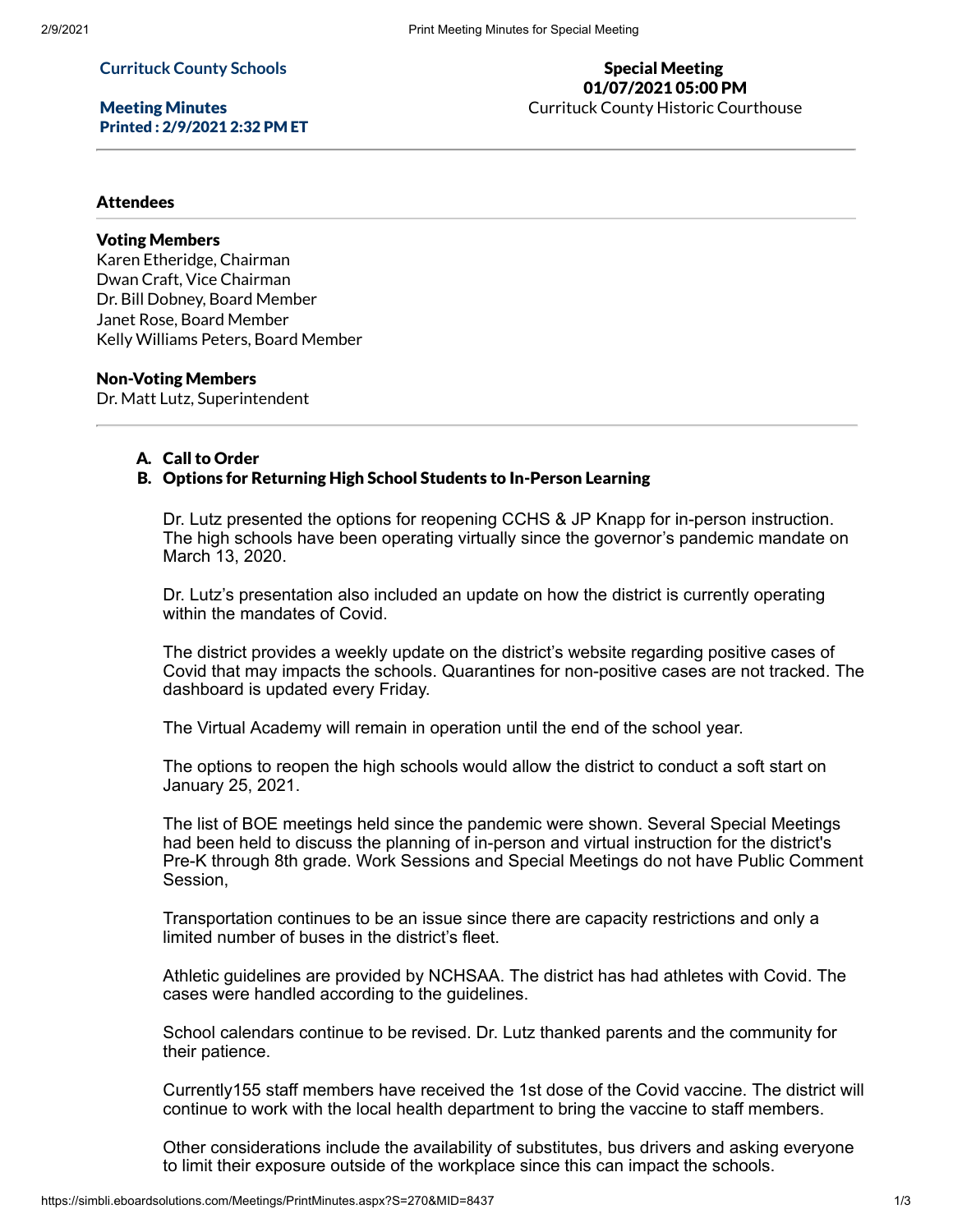Dr. Dobney asked if the school calendar would be extended. Administration was unsure at the time and is waiting on direction from the state. CCHS leadership team expressed concerns with the logistics of reopening the school for in-person instruction. Using Plan B and cohorts A & B will allow approximately 400 students in the building at one time.

Student BOE Member, Olivia [McDonald](mailto:3914842466@currituck.k12.nc.us) was asked how she was dealing with virtual learning. Ms. McDonald said that she was doing very well. In fact her grades had improved due to having more time to study. Bullying was no longer an issue. She will remain virtual through the spring semester.

Mrs. Craft asked Dr. Lutz what other districts were doing as far as high school instruction. Dr. Lutz said some local districts were using cohorts and others were remaining virtual. Districts are using various methods to bring students into the buildings - depending on transportation availability and social distancing guidelines.

Mrs. Rose said she was happy to hear about the number of staff getting the vaccine. She asked about the number of students who remain virtual. Dr. Lutz said currently CCHS has 177 students and JP Knapp has 77. It consistently runs 20% of the student population.

Mrs. Peters asked about the logistics of providing lunch to students in the building. Dr. Lutz and Interim Principal, Allison Sholar, said planning may include delivering meals to the classrooms.

The Board discussed the availability of dispensers for hand sanitizer. Virginia Arrigington, Coordinator of Student Services, said they will be available in main areas. Mrs. Rose asked about sanitizing. Dr. Lutz said supplies are being delivered to the high schools. Transportation continues to be a challenge. A soft start is recommended for the schools. Planning with the schools' leadership teams will continue to address class sizes and scheduling. Dr. Lutz said the district's planning will also allow the district to go back to full virtual learning within 24 to 48 hours if the state mandated the closure of schools again.

Dr. Dobney asked about synchronized learning in all classrooms. Dr. Lutz said that option was not favorable among the elementary teachers. Mrs. Dowdy said the hybrid is very challenging with younger students. The middle schools have done an amazing job.

Dr. Dobney asked if the middle school could share information with the high schools. Mrs. Dowdy said there is a plan for high school staff to visit the middle schools.

Chairman Etheridge asked about the number of high school teachers who need to remain virtual. Dr. Lutz said there are four teachers at CCHS and one at JP Knapp.

Dr. Dobney asked Robert Griffin, CCHS Math teacher, for his thoughts on returning students to the schools. Mr. Griffin said some students are succeeding in the virtual setting, other students are not and need the opportunity to return to school.

The Board discussed the ability of the district's teachers to record lessons allowing students to catch up if needed.

Dr. Dobney made the motion for the district to utilize Plan B for the high schools starting January 25, 2021. The motion was seconded by Chairman Etheridge. All were in favor. Motion made by: Dr. Bill Dobney Motion seconded by: Karen Etheridge Voting: Unanimously Approved

C. Adjourn Meeting (Action)